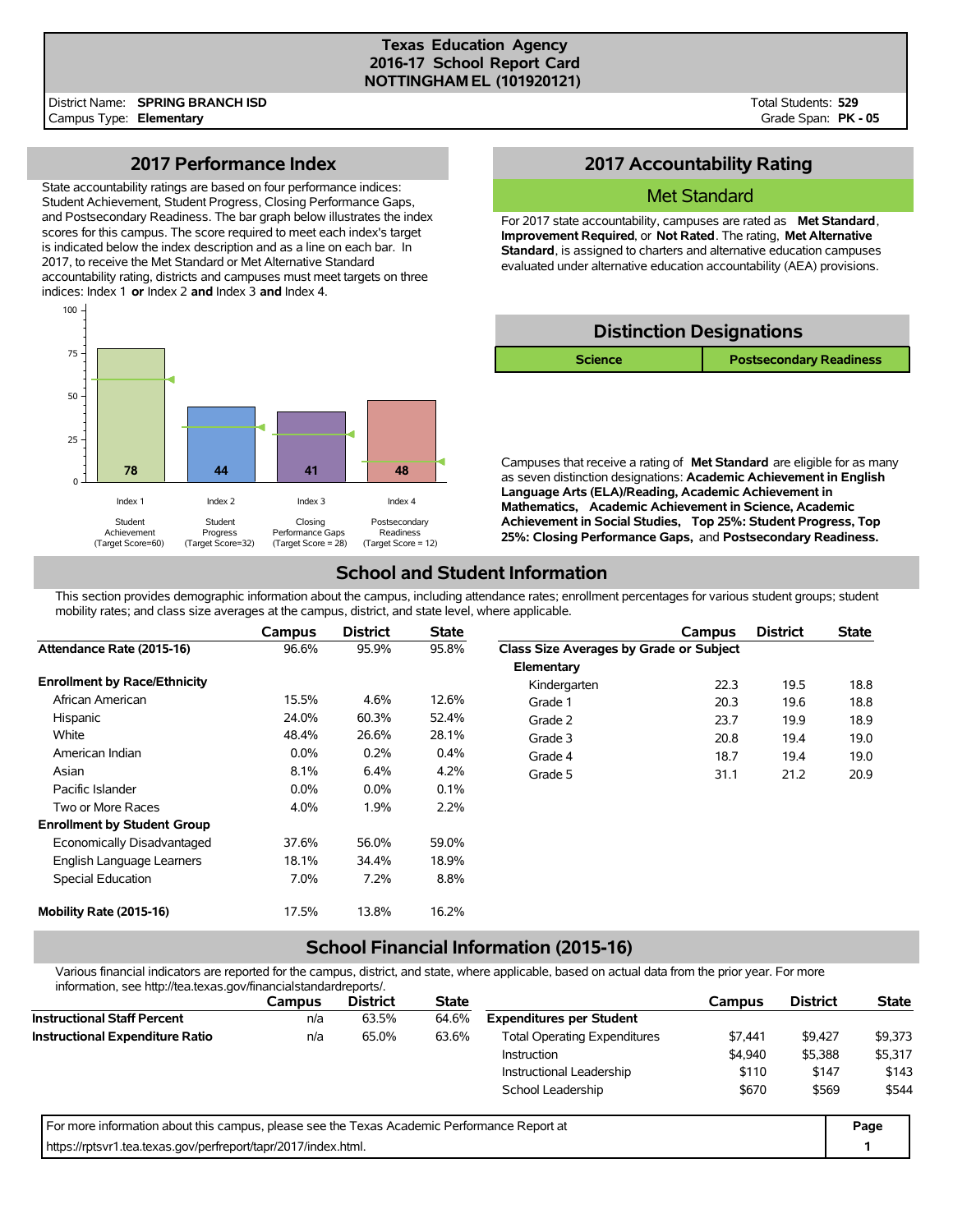| Texas Education Agency     | <b>NOTTINGHAM EL (101920121)</b> |  |
|----------------------------|----------------------------------|--|
| 2016-17 School Report Card | <b>SPRING BRANCH ISD</b>         |  |

|                                                                             |      |              |     |                            |         |               |        |                          |               |                          | Two or      |               |
|-----------------------------------------------------------------------------|------|--------------|-----|----------------------------|---------|---------------|--------|--------------------------|---------------|--------------------------|-------------|---------------|
|                                                                             |      |              |     | All                        | African |               |        | American                 |               | <b>Pacific</b>           | <b>More</b> | Econ          |
|                                                                             |      | <b>State</b> |     | District Students American |         | Hispanic      | White  | Indian                   | Asian         | <b>Islander</b>          | Races       | <b>Disadv</b> |
| STAAR Percent at Approaches Grade Level or Above (Sum of All Grades Tested) |      |              |     |                            |         |               |        |                          |               |                          |             |               |
| All Subjects                                                                | 2017 | 75%          | 73% | 78%                        | 58%     | 77%           | 81%    | $\overline{\phantom{a}}$ | 93%           | $\overline{\phantom{a}}$ | 93%         | 62%           |
|                                                                             | 2016 | 75%          | 72% | 82%                        | 59%     | 84%           | 89%    | $\overline{\phantom{a}}$ | 90%           | L,                       | 88%         | 71%           |
| Reading                                                                     | 2017 | 72%          | 70% | 78%                        | 58%     | 78%           | 82%    | $\overline{\phantom{a}}$ | 86%           | $\overline{\phantom{a}}$ | 100%        | 65%           |
|                                                                             | 2016 | 73%          | 70% | 83%                        | 64%     | 84%           | 89%    | $\overline{\phantom{a}}$ | 87%           | $\overline{\phantom{a}}$ | 86%         | 73%           |
| Mathematics                                                                 | 2017 | 79%          | 77% | 79%                        | 58%     | 79%           | 82%    | $\overline{\phantom{a}}$ | 100%          | $\overline{\phantom{a}}$ | 82%         | 61%           |
|                                                                             | 2016 | 76%          | 73% | 80%                        | 57%     | 80%           | 87%    | $\overline{\phantom{a}}$ | 100%          | $\overline{\phantom{a}}$ | 86%         | 69%           |
| Writing                                                                     | 2017 | 67%          | 63% | 64%                        | 50%     | 57%           | 64%    | $\overline{\phantom{a}}$ | 100%          | $\overline{\phantom{a}}$ | $\ast$      | 54%           |
|                                                                             | 2016 | 69%          | 65% | 87%                        | 71%     | 87%           | 91%    | $\overline{\phantom{a}}$ | 100%          | $\overline{\phantom{a}}$ | $\ast$      | 79%           |
| Science                                                                     | 2017 | 79%          | 78% | 85%                        | 67%     | 94%           | 88%    | $\overline{\phantom{a}}$ | 88%           |                          | $\ast$      | 67%           |
|                                                                             | 2016 | 79%          | 79% | 80%                        | 43%     | 89%           | 96%    |                          | $\ast$        |                          | $\ast$      | 64%           |
| STAAR Percent at Meets Grade Level (Sum of All Grades Tested)               |      |              |     |                            |         |               |        |                          |               |                          |             |               |
| Two or More Subjects 2017                                                   |      | 48%          | 53% | 55%                        | 23%     | 48%           | 65%    | $\overline{\phantom{a}}$ | 94%           | ۰                        | $\ast$      | 33%           |
|                                                                             | 2016 | 45%          | 48% | 52%                        | 25%     | 43%           | 68%    | $\overline{\phantom{a}}$ | 64%           | ۰                        | $\ast$      | 28%           |
| Reading                                                                     | 2017 | 48%          | 51% | 62%                        | 33%     | 56%           | 68%    | $\overline{\phantom{a}}$ | 94%           | $\overline{\phantom{a}}$ | 64%         | 43%           |
|                                                                             | 2016 | 46%          | 48% | 61%                        | 34%     | 66%           | 73%    | $\overline{\phantom{a}}$ | 45%           | $\overline{a}$           | $\ast$      | 45%           |
| <b>Mathematics</b>                                                          | 2017 | 48%          | 52% | 61%                        | 23%     | 59%           | 69%    | $\overline{\phantom{a}}$ | 100%          | $\overline{a}$           | 45%         | 41%           |
|                                                                             | 2016 | 43%          | 46% | 53%                        | 31%     | 41%           | 66%    | $\blacksquare$           | 73%           | L,                       | $\ast$      | 35%           |
| Writing                                                                     | 2017 | 38%          | 41% | 34%                        | $\ast$  | 36%           | 35%    | $\overline{\phantom{a}}$ | $\ast$        | $\overline{a}$           | $\ast$      | 27%           |
|                                                                             | 2016 | 41%          | 44% | 59%                        | 36%     | 42%           | 69%    |                          | 86%           | ۰                        | $\ast$      | 29%           |
|                                                                             |      |              |     |                            |         |               |        | $\overline{\phantom{a}}$ |               |                          | $\ast$      |               |
| Science                                                                     | 2017 | 52%          | 55% | 67%                        | 40%     | 63%<br>$\ast$ | 75%    | $\overline{\phantom{a}}$ | 86%<br>$\ast$ |                          | $\ast$      | 38%<br>$\ast$ |
|                                                                             | 2016 | 47%          | 52% | 31%                        |         |               | 48%    |                          |               |                          |             |               |
| STAAR Percent at Masters Grade Level (Sum of All Grades Tested)             |      |              |     |                            |         |               |        |                          |               |                          |             |               |
| All Subjects                                                                | 2017 | 20%          | 23% | 30%                        | 14%     | 19%           | 36%    | $\overline{\phantom{a}}$ | 51%           | $\overline{a}$           | 33%         | 16%           |
|                                                                             | 2016 | 18%          | 21% | 32%                        | 10%     | 27%           | 43%    | $\overline{\phantom{a}}$ | 43%           | $\overline{\phantom{a}}$ | 31%         | 16%           |
| Reading                                                                     | 2017 | 19%          | 21% | 31%                        | 18%     | 20%           | 37%    | $\overline{\phantom{a}}$ | 52%           | $\overline{\phantom{a}}$ | $\ast$      | 16%           |
|                                                                             | 2016 | 17%          | 20% | 38%                        | $\ast$  | 35%           | 51%    | $\overline{\phantom{a}}$ | 40%           | $\overline{a}$           | $\ast$      | 20%           |
| <b>Mathematics</b>                                                          | 2017 | 23%          | 26% | 33%                        | 15%     | 18%           | 41%    | $\blacksquare$           | 57%           | $\overline{a}$           | $\ast$      | 20%           |
|                                                                             | 2016 | 19%          | 22% | 33%                        | 14%     | 22%           | 47%    | $\blacksquare$           | 47%           | L,                       | $\ast$      | 18%           |
| Writing                                                                     | 2017 | 12%          | 13% | 14%                        | $\ast$  | $\ast$        | $\ast$ | $\blacksquare$           | $\ast$        |                          | $\ast$      | 14%           |
|                                                                             | 2016 | 15%          | 18% | 32%                        | $\ast$  | 33%           | 34%    | $\overline{\phantom{a}}$ | $\ast$        |                          | $\ast$      | $\ast$        |
|                                                                             |      |              |     |                            | $\ast$  | $\ast$        |        |                          | $\ast$        |                          | $\ast$      |               |
| Science                                                                     | 2017 | 19%          | 23% | 30%                        |         | $\ast$        | 36%    | $\blacksquare$           | $\ast$        |                          | $\ast$      | $\ast$        |
|                                                                             | 2016 | 16%          | 22% | 14%                        |         |               | 19%    |                          |               |                          |             |               |
| <b>STAAR Percent Met or Exceeded Progress</b>                               |      |              |     |                            |         |               |        |                          |               |                          |             |               |
| All Subjects                                                                | 2017 | 61%          | 62% | 63%                        | 64%     | 56%           | 62%    |                          | 77%           |                          |             | 58%           |
|                                                                             | 2016 | 62%          | 61% | 68%                        | 58%     | 69%           | 71%    | $\overline{\phantom{a}}$ | 71%           |                          | *           | 59%           |
| Reading                                                                     | 2017 | 59%          | 58% | 62%                        | 69%     | 54%           | 62%    | $\overline{\phantom{a}}$ | 67%           |                          | $\ast$      | 57%           |
|                                                                             | 2016 | 60%          | 60% | 72%                        | 56%     | 79%           | 75%    | $\blacksquare$           | $\ast$        |                          | $\ast$      | 64%           |
| Mathematics                                                                 | 2017 | 64%          | 65% | 63%                        | $\ast$  | 58%           | 62%    | $\overline{\phantom{a}}$ | 87%           |                          | $\ast$      | 59%           |
|                                                                             | 2016 | 63%          | 62% | 64%                        | $\ast$  | 59%           | 67%    |                          | 71%           |                          | $\ast$      | 54%           |

For more information about this campus, please see the Texas Academic Performance Report at **Page Page** https://rptsvr1.tea.texas.gov/perfreport/tapr/2017/index.html. **2**

'?' Indicates that the data for this item were statistically improbable, or were reported outside a reasonable range. '-' Indicates zero observations reported for this group. \*' Indicates results are masked due to small numbers to protect student confidentiality. Ma' Indicates data reporting is not applicable for this group.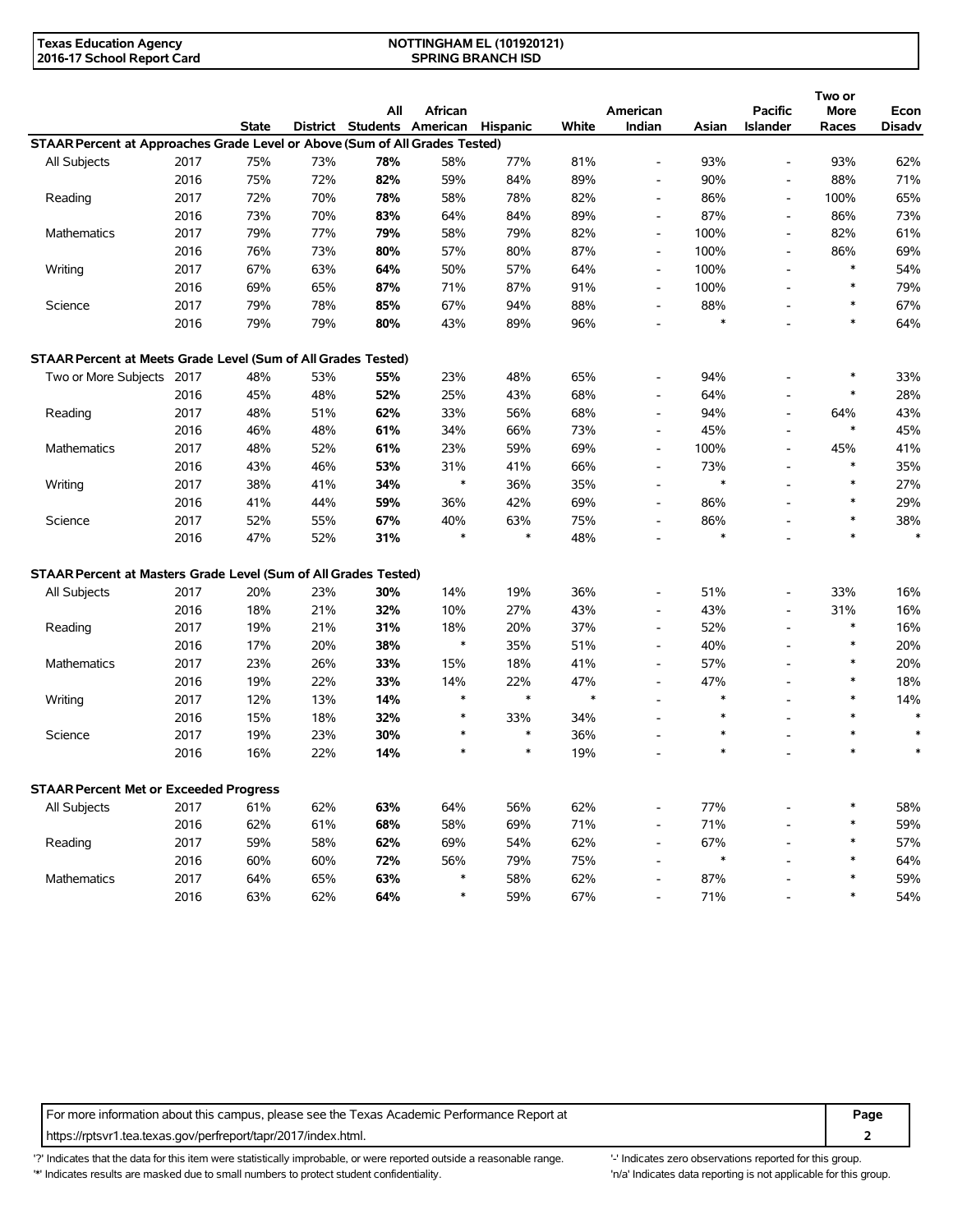#### **NOTTINGHAM EL (101920121) SPRING BRANCH ISD**

|                                                                    |      |              |                 |     |                            |          |        |                          |        |                                   | Two or                   |                       |
|--------------------------------------------------------------------|------|--------------|-----------------|-----|----------------------------|----------|--------|--------------------------|--------|-----------------------------------|--------------------------|-----------------------|
|                                                                    |      | <b>State</b> | <b>District</b> |     | African<br>Campus American | Hispanic | White  | American<br>Indian       | Asian  | <b>Pacific</b><br><b>Islander</b> | <b>More</b><br>Races     | Econ<br><b>Disadv</b> |
| <b>STAAR Percent Exceeded Progress</b>                             |      |              |                 |     |                            |          |        |                          |        |                                   |                          |                       |
| <b>All Subjects</b>                                                | 2017 | 19%          | 20%             | 24% | 13%                        | 27%      | 24%    | $\overline{\phantom{a}}$ | 43%    | $\overline{a}$                    | *                        | 21%                   |
|                                                                    | 2016 | 17%          | 18%             | 27% | 20%                        | 35%      | 25%    | $\overline{\phantom{a}}$ | 32%    | $\overline{\phantom{a}}$          | *                        | 26%                   |
| Reading                                                            | 2017 | 17%          | 18%             | 28% | 19%                        | 30%      | 29%    | $\overline{\phantom{a}}$ | 33%    | $\overline{\phantom{0}}$          | *                        | 21%                   |
|                                                                    | 2016 | 16%          | 17%             | 29% | 26%                        | 35%      | 28%    | $\overline{\phantom{0}}$ | $\ast$ | $\overline{\phantom{a}}$          | $\ast$                   | 27%                   |
| Mathematics                                                        | 2017 | 20%          | 22%             | 21% | ∗                          | 24%      | 18%    | $\overline{\phantom{a}}$ | 53%    | $\overline{a}$                    | *                        | 21%                   |
|                                                                    | 2016 | 17%          | 19%             | 26% | $\ast$                     | 35%      | 22%    | $\overline{\phantom{a}}$ | 36%    |                                   | $\ast$                   | 24%                   |
| Progress of Prior-Year Non-Proficient Students (Sum of Grades 4-8) |      |              |                 |     |                            |          |        |                          |        |                                   |                          |                       |
| Reading                                                            | 2017 | 35%          | 29%             | 21% | $\ast$                     | $\ast$   | $\ast$ |                          | $\ast$ |                                   | $\blacksquare$           | $\ast$                |
|                                                                    | 2016 | 35%          | 28%             | 43% | $\ast$                     | 71%      | $\ast$ | $\overline{\phantom{a}}$ | $\ast$ |                                   | $\overline{\phantom{a}}$ | 50%                   |
| Mathematics                                                        | 2017 | 43%          | 38%             | 29% | $\ast$                     | *        | $\ast$ |                          | $\ast$ |                                   |                          | 22%                   |
| <b>Students Success Initiative</b>                                 |      |              |                 |     |                            |          |        |                          |        |                                   |                          |                       |
| Grade 5                                                            |      |              |                 |     |                            |          |        |                          |        |                                   |                          |                       |
| Students Approaching Grade Level on First STAAR Administration     |      |              |                 |     |                            |          |        |                          |        |                                   |                          |                       |
| Reading                                                            | 2017 | 72%          | 66%             | 80% | 73%                        | 79%      | 81%    | $\overline{\phantom{a}}$ | 88%    |                                   | $\ast$                   | 52%                   |
| <b>Mathematics</b>                                                 | 2017 | 81%          | 74%             | 80% | 73%                        | 79%      | 79%    | $\overline{\phantom{a}}$ | 100%   | $\overline{a}$                    | $\ast$                   | 55%                   |
| Students Requiring Accelerated Instruction                         |      |              |                 |     |                            |          |        |                          |        |                                   |                          |                       |
| Reading                                                            | 2017 | 28%          | 34%             | 20% | ∗                          | $\ast$   | 19%    | $\overline{\phantom{0}}$ | *      |                                   | *                        | 48%                   |
| Mathematics                                                        | 2017 | 19%          | 26%             | 20% | $\ast$                     | $\ast$   | 21%    |                          | $\ast$ |                                   | $\ast$                   | 45%                   |
| <b>STAAR Cumulative Met Standard</b>                               |      |              |                 |     |                            |          |        |                          |        |                                   |                          |                       |
| Reading                                                            | 2017 | 81%          | 75%             | 84% | 80%                        | 93%      | 81%    | $\overline{\phantom{a}}$ | 88%    |                                   | *                        | 59%                   |
| <b>Mathematics</b>                                                 | 2017 | 87%          | 81%             | 80% | 73%                        | 80%      | 79%    | $\overline{\phantom{a}}$ | 100%   |                                   | *                        | 59%                   |

For more information about this campus, please see the Texas Academic Performance Report at **Page Page** https://rptsvr1.tea.texas.gov/perfreport/tapr/2017/index.html. **3**

'?' Indicates that the data for this item were statistically improbable, or were reported outside a reasonable range. '' Indicates zero observations reported for this group. '\*' Indicates results are masked due to small numbers to protect student confidentiality. Ma' Indicates data reporting is not applicable for this group.